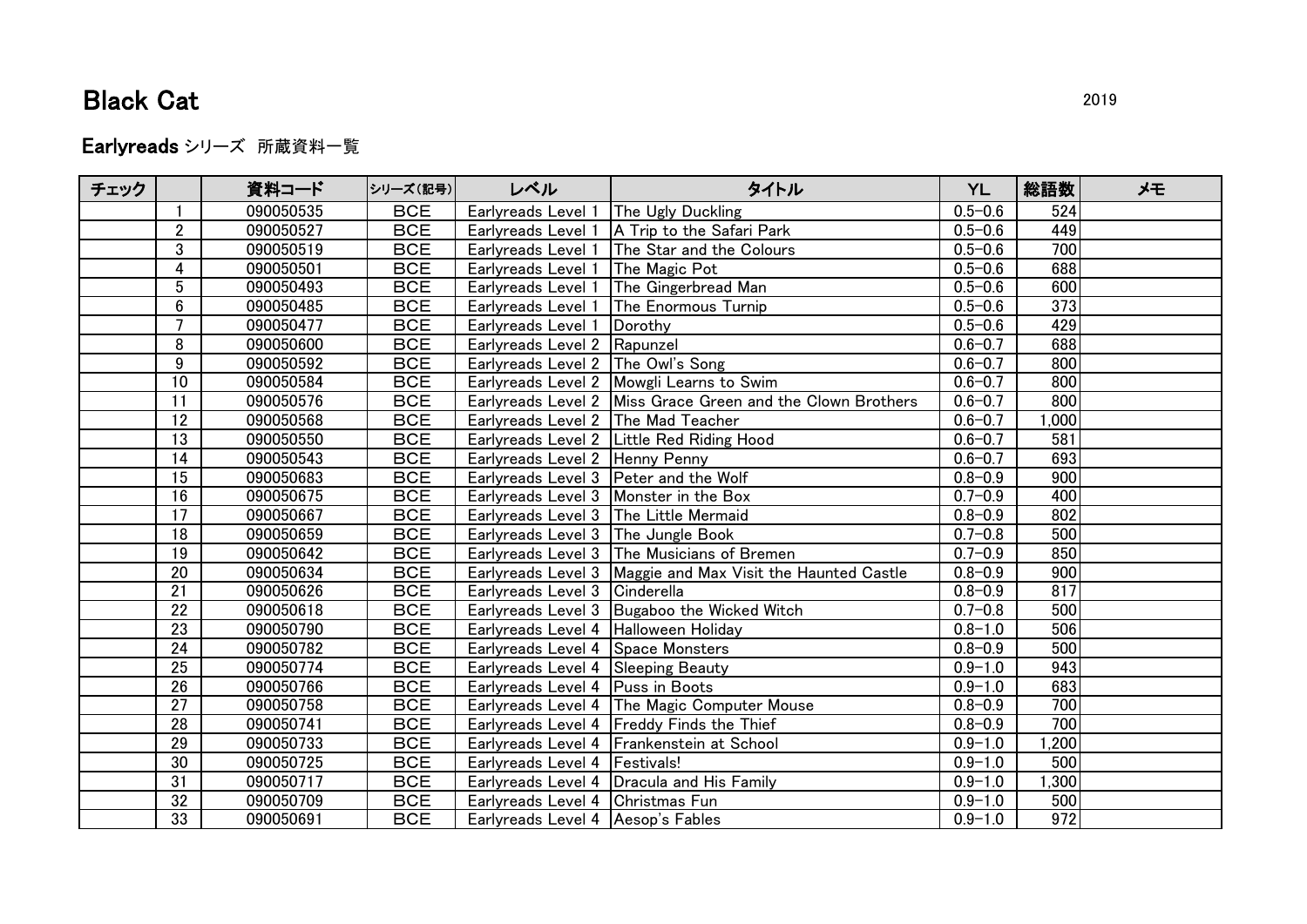| 34 | 090050865 | <b>BCE</b> | Earlyreads Level 5 Zed the Magician |                                                    | $1.0 - 1.1$ | 900   |  |
|----|-----------|------------|-------------------------------------|----------------------------------------------------|-------------|-------|--|
| 35 | 090050857 | <b>BCE</b> | Earlyreads Level 5   Two Monsters   |                                                    | $1.0 - 1$   | 800   |  |
| 36 | 090050840 | <b>BCE</b> |                                     | Earlyreads Level 5 Snow White and the Seven Dwarfs | $1.0 - 1.1$ | 1,226 |  |
| 37 | 090050832 | <b>BCE</b> |                                     | Earlyreads Level 5 Nasreddin Ten Stories           | $1.0 - 1$   | 1,210 |  |
| 38 | 090050824 | <b>BCE</b> |                                     | Earlyreads Level 5 The Canterville Ghost           | $1.0 - 1$   | 1,000 |  |
| 39 | 090050816 | <b>BCE</b> |                                     | Earlyreads Level 5 Ali Baba and the Forty Thieves  | $1.0 - 1.1$ | 1,232 |  |
| 40 | 090050808 | <b>BCE</b> | Earlyreads Level 5 Aladdin          |                                                    | $1.0 - 1$   | 1,259 |  |

## Green Apple シリーズ 所蔵資料一覧

| チェック |                 | <b>ISBN</b> | シリーズ(記号)   | レベル                                   | タイトル                                                    | <b>YL</b>   | 総語数   | メモ |
|------|-----------------|-------------|------------|---------------------------------------|---------------------------------------------------------|-------------|-------|----|
|      |                 | 090051061   | <b>BCG</b> | Green Apple Starter Zorro!            |                                                         | $1.4 - 1.6$ | 1.800 |    |
|      | $\overline{2}$  | 090051053   | <b>BCG</b> |                                       | Green Apple Starter The Wonderful Wizard of OZ          | $1.4 - 1.6$ | 3,000 |    |
|      | 3               | 090051046   | <b>BCG</b> |                                       | Green Apple Starter The Wind in the Willows             | $.4 - 1.6$  | 5,200 |    |
|      | 4               | 090051038   | <b>BCG</b> | Green Apple Starter The Tempest       |                                                         | $.4 - 1.6$  | 2,300 |    |
|      | 5               | 090051020   | <b>BCG</b> |                                       | Green Apple Starter The Secret of the Stones            | $1.4 - 1.6$ | 2,000 |    |
|      | 6               | 090051012   | <b>BCG</b> | Green Apple Starter The Secret Garden |                                                         | $1.4 - 1.6$ | 4,217 |    |
|      | 7               | 090051004   | <b>BCG</b> | Green Apple Starter Sandokan          |                                                         | $1.8 - 2.2$ | 4,200 |    |
|      | 8               | 090050998   | <b>BCG</b> | Green Apple Starter Pinocchio         |                                                         | $1.6 - 2.2$ | 6,630 |    |
|      | 9               | 090051327   | <b>BCG</b> | Green Apple Starter   Peter Pan       |                                                         | $1.4 - 1.6$ | 3,000 |    |
|      | 10 <sup>°</sup> | 090050980   | <b>BCG</b> | Green Apple Starter The Nutcracker    |                                                         | $.4 - 1.6$  | 3,407 |    |
|      | 11              | 090050972   | <b>BCG</b> | Green Apple Starter Just So Stories   |                                                         | $1.4 - 1.6$ | 6,000 |    |
|      | 12              | 090050964   | <b>BCG</b> | Green Apple Starter The Jungle Book   |                                                         | $.4 - 1.6$  | 5,100 |    |
|      | 13              | 090050956   | <b>BCG</b> |                                       | Green Apple Starter The Happy Prince; The Selfish Giant | $.4 - 1.6$  | 1,500 |    |
|      | 14              | 090050949   | <b>BCG</b> | Green Apple Starter Halloween Horror  |                                                         | $1.8 - 2.2$ | 4,600 |    |
|      | 15              | 090050931   | <b>BCG</b> |                                       | Green Apple Starter The Ghost Ship of Bodega Bay        | $1.4 - 1.6$ | 4,747 |    |
|      | 16              | 090050923   | <b>BCG</b> |                                       | Green Apple Starter Five Children and IT                | $.4 - 1.6$  | 4,100 |    |
|      | 17              | 090050915   | <b>BCG</b> | Green Apple Starter Black Beauty      |                                                         | $.8 - 2.2$  | 5,160 |    |
|      | 18              | 090050907   | <b>BCG</b> |                                       | Green Apple Starter Beauty and the Beast                | $1.4 - 1.6$ | 3,589 |    |
|      | 19              | 090050899   | <b>BCG</b> |                                       | Green Apple Starter Bathsheba the Witch                 | $1.4 - 1.6$ | 4,162 |    |
|      | 20              | 090050881   | <b>BCG</b> |                                       | Green Apple Starter Anne of Green Gables                | $.4 - 1.6$  | 5,500 |    |
|      | 21              | 090050873   | <b>BCG</b> |                                       | Green Apple Starter Alice's Adventures in Wonderland    | $1.4 - 1.6$ | 3,628 |    |
|      | 22              | 090051145   | <b>BCG</b> |                                       | Green Apple Step 1 The Great Adventure at Yellowstone   | $.6 - 2.2$  | 8,652 |    |
|      | 23              | 090051137   | <b>BCG</b> |                                       | Green Apple Step 1 The Canterville Ghost                | $1.6 - 2.2$ | 7,038 |    |
|      | 24              | 090051079   | <b>BCG</b> |                                       | Green Apple Step 1 The Adventures of Tom Sawyer         | $1.6 - 2.2$ | 5,700 |    |
|      | 25              | 090051087   | <b>BCG</b> |                                       | Green Apple Step 1 American Folk Tales                  | $.8 - 2.2$  | 3,900 |    |
|      | 26              | 090051095   | <b>BCG</b> |                                       | Green Apple Step 1 Akron House Mystery                  | $.6 - 2.2$  | 8,000 |    |
|      | 27              | 090051103   | <b>BCG</b> | Green Apple Step 1 The Black Arrow    |                                                         | $1.6 - 2.2$ | 6,100 |    |